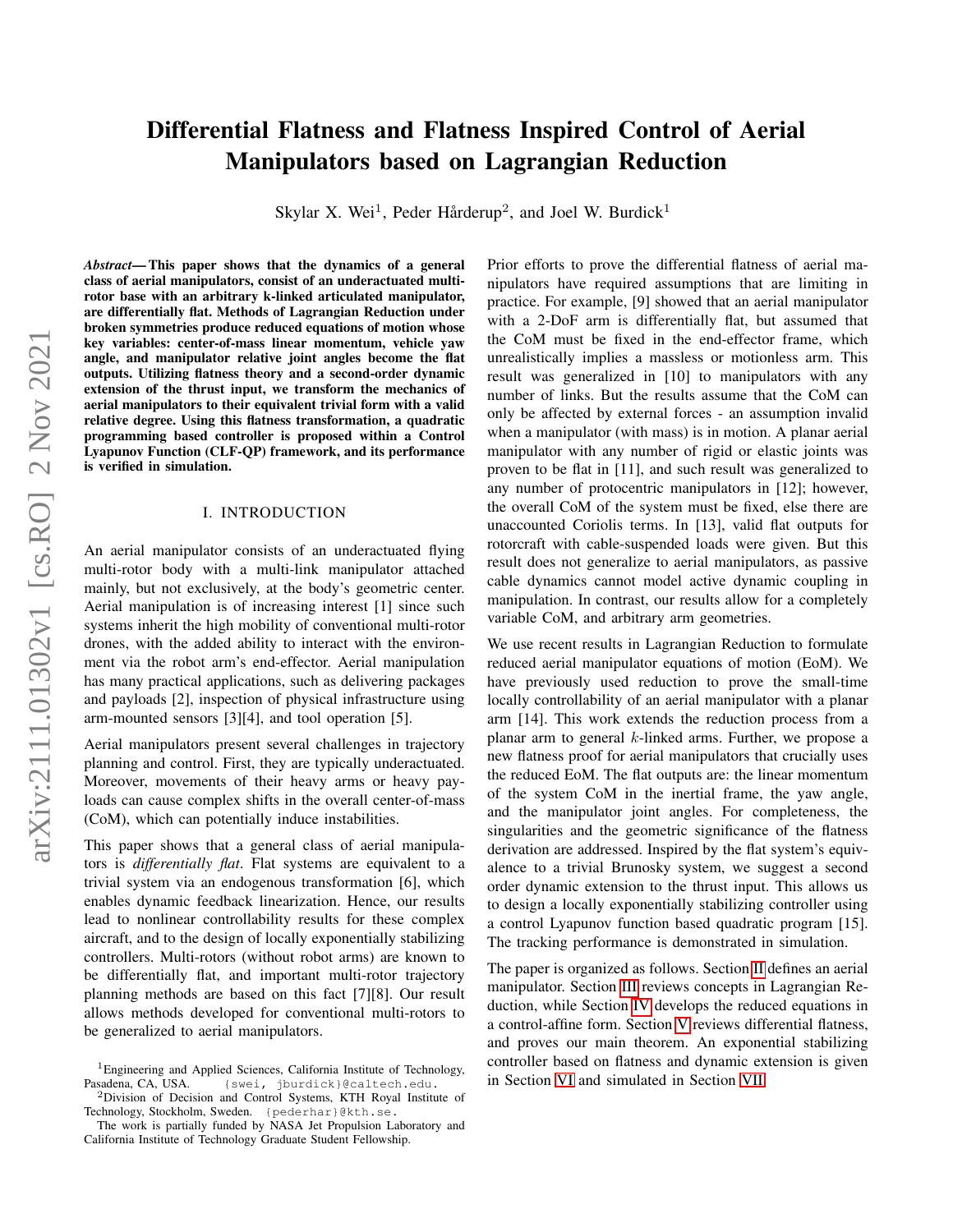#### II. SYSTEM DESCRIPTION

<span id="page-1-0"></span>We analyze the following class of aerial manipulators.

Definition: A multi-rotor aerial platform with the following characteristics is an Aerial Manipulator (AM) (see Fig. [1\)](#page-1-2):

- The multi-rotor includes  $n$ -pairs of identical rotors attached to a common base, where  $n \geq 2$ . Each rotor pair consists of one clockwise and one counterclockwise rotating rotor. All thrust axes point in a common direction, denoted by unit vector  $\hat{z}_b$ .
- A  $k$ -link fully-actuated manipulator is attached to the base's geometric center. All arm joints are revolute.
- All system components are rigid, and complex-fluid structure interactions are ignored.

Our model is derived using the following reference frames:

- The earth-fixed inertial frame  $E = \{O^e, \hat{x}_e, \hat{y}_e, \hat{z}_e\}.$
- The aerial-base body frame  $B = \{O^b, \hat{x}_b, \hat{y}_b, \hat{z}_b\}.$
- Manipulator  $i^{th}$  link frame  $L_i = \{O^{L_i}, \hat{x}_{L_i}, \hat{y}_{L_i}, \hat{z}_{L_i}\}.$

Notationally, vector  $s_{ab} \in \mathbb{R}^3$  denotes the position of frame B's origin relative to frame A's origin, and and  $\mathcal{R}_{ab}$  ∈  $SO(3)$  denotes the orientation of frame B relative to frame A. The geometry of the robot arm is described using the Denavit-Hartenberg (DH) convention. A *link reference frame* is attached to each link according to the DH convention. Let  $\mathcal{R}_{L_i}, \ \forall i \in \{1, \cdots, k\}$  denote the set of rotation matrices that describe the relative rotation of the  $i^{th}$  link frame with respect to the  $(i-1)^{st}$  link frame. Let  $\boldsymbol{\eta} \triangleq [\eta_1, \cdots, \eta_k]^T \in$  $\mathbb{S}^k$  denote the vector of robot arm joint angles, as defined in the DH convention. The aerial-base body forms link 0. For simplicity, our derivations assume that  $\mathcal{R}_{L_1} = I_{3 \times 3}$ , and that the manipulator's first link operates in the  $\hat{x}_b-\hat{z}_b$  plane only. But this assumption is easily generalized. The linear velocity of the aerial-base in the B frame is defined as  $\dot{s}_b \triangleq \mathcal{R}_{eb}^T \dot{s}_{eb}$ . Using standard roll, pitch, and yaw angles  $\boldsymbol{\xi} = [\phi, \theta, \psi]^T$ , the angular velocity,  $\omega_b$ , of the aerial-base in the B frame is:

<span id="page-1-3"></span>
$$
\boldsymbol{\omega}_b = \begin{bmatrix} 1 & 0 & -\sin(\theta) \\ 0 & \cos(\phi) & \sin(\phi)\cos(\theta) \\ 0 & -\sin(\phi) & \cos(\phi)\cos(\theta) \end{bmatrix} \begin{bmatrix} \dot{\phi} \\ \dot{\theta} \\ \dot{\psi} \end{bmatrix} = \Xi(\boldsymbol{\xi})\dot{\boldsymbol{\xi}}.
$$
 (1)

Lastly,  $\dot{\mathcal{R}}_{eb} \triangleq \mathcal{R}_{eb} S(\omega_b)$  where  $\mathcal{S}(\cdot)$  is the  $3 \times 3$  skewsymmetric matrix such that  $\mathcal{S}(\omega_b)\beta = \omega_b \times \beta, \forall \beta \in \mathbb{R}^3$ .

## <span id="page-1-1"></span>III. LAGRANGIAN REDUCTION PRELIMINARY

A mechanical system is defined by the tuple  $\Sigma = (Q, L, \mathcal{T}),$ where  $Q$  is its finite-dimensional configuration space, assumed to be a smooth manifold. Let  $TQ$  denote the tangent bundle of Q, and  $T_qQ$  the tangent space to Q at  $q \in Q$ . Let  $L : TQ \rightarrow \mathbb{R}$  be the system Lagrangian and let  $\mathcal{T}(q, \dot{q}) \in T^*Q$  represent the external forces acting on  $\Sigma$ , where  $T^*Q$  is the dual of  $TQ$ . A Lagrangian possesses a *symmetry* if there is an action on its arguments that renders the Lagrangian invariant. This symmetry allows the reduction of the dynamical system to a lower dimensional phase space.

<span id="page-1-2"></span>

Fig. 1: Geometry of an aerial manipulator system.

A mechanical system possess a symmetry with respect to Lie group G if its Lagrangian  $L: TQ \to \mathbb{R}$  and external forces  $\mathcal{T}(q, \dot{q})$  are Lie Group Invariant. The *left action* of Lie group G on smooth manifold Q is the map  $\Phi_{\mathbf{g}} : Q \times Q \longrightarrow Q$ :  $q \rightarrow gq$  for any  $q \in Q$ . The configuration space of an aerial manipulator has the product structure  $Q = G \times B$  where  $G = SE(3)$  describes the rigid body location of the multirotor base, and the *shape space* B models the manipulator joint variables. The Lie group  $SE(3)$  is a semidirect-product group:  $SE(3) = H \otimes V$ , where Lie subgroup  $H = SO(3)$ has a left action on  $V = \mathbb{R}^3$ . Thus  $Q = SO(3) \otimes \mathbb{R}^3 \times \mathcal{B}$ .

Associated with a Lie group is its *Lie algebra*, g, a vector space isomorphic to the tangent space at the group identity, i.e.  $\mathfrak{g} \simeq T_eG$ . The Lie algebra of a semidirect-product group can be written as  $\mathfrak{g} = \mathfrak{h} \otimes T\mathcal{V} \simeq \mathfrak{h} \otimes \mathcal{V}$  with elements  $(\xi_h, \xi_V) \in \mathfrak{g}$ . In local/body coordinates,  $\xi_h = h^{-1} \dot{h} \in \mathfrak{h}$  and  $\xi_{\mathcal{V}} = h^{-1} \dot{v} \in T\mathcal{V}$  where  $(h, \dot{v}) \in TG$  is an arbitrary tangent vector and h is the Lie Algebra of group H. Hence,  $(q, \dot{q}) =$  $(h, h, \nu, \dot{\nu}, r, \dot{r})$  where  $h, h \in H$ ,  $\nu, \dot{\nu} \in V$ , and  $r, \dot{r} \in \mathcal{B}$ . For more details, see [14].

During a manipulation task, the system's CoM displaces as the arm moves, breaking a symmetry in the systems's potential energy. We use *advected parameters* [16], [17] to formulate Lagrangian reduction under symmetry breaking potential energy contributions. For mechanical systems, an *advected parameter*,  $\gamma(t)$ , is a vector expressed in a bodyfixed reference frame satisfying the differential equation:

$$
\left(\frac{d}{dt} + \mathbf{g}^{-1}(t)\dot{\mathbf{g}}(t)\right)\gamma(t) = 0.
$$
 (2)

where  $g \in G$ . For aerial manipulators, advected parameter  $\gamma(t) \triangleq \mathcal{R}_{eb}^T \mathbf{e}_3 \in \mathcal{V}$  models the direction of gravity (a symmetry-breaking term) in the body-fixed coordinates. The dependency of the potential energy on the aerial base position is another symmetry breaking term. With  $\zeta \triangleq \mathcal{R}_{eb}^T \mathcal{S}_{eb}$ , the potential energy  $V_{AM}$  can be expressed as  $V_{AM}(r, \gamma, \zeta)$ , where  $r$  denotes the shape variables. Hence, this reformulated potential energy is G-invariant.

Define the *Augmented Lagrangian*  $\overline{L}$  :  $TG \times V \rightarrow \mathbb{R}$  by augmenting the state with advected parameter  $\gamma$  and base position  $\zeta$ . If the Augmented Lagrangian is  $\Phi_h$ -invariant,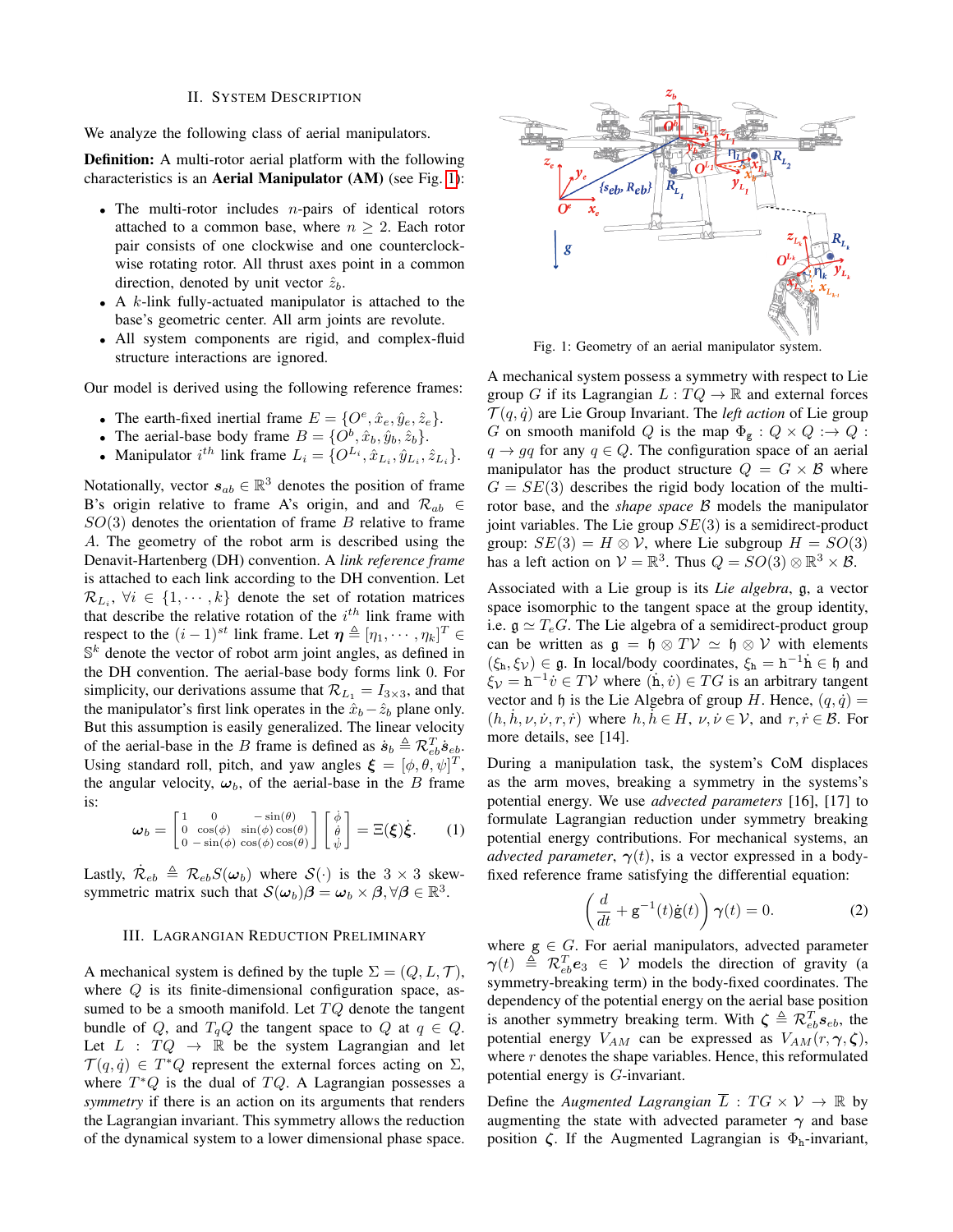then it can be reduced to  $h \times V \times TM$  [18] where h is a Lie algebra of  $H$ . It can be shown that the system's reduced equation takes the general form (see [18] Theorem 3.2.1):

$$
\dot{\varrho} = \dot{r}^T \alpha(r, \gamma) \dot{r} + \dot{r}^T \beta(r, \gamma) \varrho + \varrho^T \kappa(r, \gamma) \varrho + \tau_\varrho(q, \gamma), \tag{3}
$$

$$
M(r)\ddot{r} = -C(r,\dot{r}) + N(r,\dot{r},\varrho) + \tau_r(r,\gamma), \qquad (4)
$$

$$
\dot{\gamma} = -\xi_h \gamma,\tag{5}
$$

$$
\dot{\zeta} = -\xi_h(\zeta - A(r,\gamma)),\tag{6}
$$

where  $\rho \in \mathfrak{se}^*(3)$  are generalized momenta, defined as  $\varrho_i(\xi) = \langle b_i, \xi \rangle$  along the symmetry directions where  $\xi \in \mathfrak{g}$ and  $b_i$  denote any basis of the tangent space to the orbit at  $q \in Q$ . Also,  $\tau_{\rho}(r, \gamma, \zeta)$  represents the conservative forces and moments resulting from gravity projected along the momenta directions. The functions  $\alpha(r, \gamma)$ ,  $\beta(r, \gamma)$ , and  $\kappa(r, \gamma)$  are smoothly dependent upon the shape variables r and advected parameter  $\gamma$ . For the shape dynamics, the reduced mass-matrix, Coriolis, potential terms, and actuation forces are denoted as  $M(r)$ ,  $C(r, \dot{r})$ ,  $N(r, \dot{r}, \rho)$ , and  $\tau_r(r, \gamma)$ respectively. Lastly,  $A(r, \gamma)$  is an invertible matrix which will arise in the reconstruction equation, defined later [\(7\)](#page-2-1). The structure of [\(3\)](#page-2-2) and [\(4\)](#page-2-3) follows from the reduced variational principle with an extended base space consisting of the generalized momenta  $\rho = (\rho_1, \dots, \rho_n)$  and shape-space variables  $(r, \dot{r})$ . Eq.s [\(3\)](#page-2-2) - [\(6\)](#page-2-4) are, respectively, the *momentum equation*, *shape dynamics*, *advection equation*, and *position dynamics* of the system. Together, they form a complete, reduced representation of the system dynamics.

To recover the spatial motion of the system, we employ a *reconstruction equation* as known as *connection*. It defines a horizontal space of  $T_qQ$  as  $H_qQ \triangleq \text{Ker}(\mathcal{A}(q))$ , where A is a principle connection form and describes motion along the fiber of  $Q$  as the flow of a left-invariant vector field. See [19] and [17]. The general form of connection is:

<span id="page-2-1"></span>
$$
\xi_h = h^{-1}\dot{h} = -A(r,\gamma)\dot{r} + \Gamma^{-1}(r,\gamma)\varrho,\tag{7}
$$

<span id="page-2-0"></span>where  $A(r, \gamma)$  and  $\Gamma(r, \gamma)$  are mass and inertia liked matrix.

# IV. SYSTEM DYNAMICS USING LAGRANGIAN REDUCTION AND RECONSTRUCTION

This section explicitly derives the reduced EoM for the general class of aerial manipulators defined above.

# *A. Kinematics and Dynamics:*

Suppose  $m_b$  and  $\mathcal{I}_b$  are the mass and inertia tensor of the multi-rotor, expressed in frame B. The kinetic energy of the multi-rotor is  $K_b = \frac{1}{2} m_b \dot{\mathbf{s}}_{eb}^T \dot{\mathbf{s}}_{eb} + \frac{1}{2} \omega_b^T \mathcal{I}_b \omega_b$ , and potential energy is  $V_s = m_b g e_3^T s_{eb}$ , where vectors  $e_1$ ,  $e_2$ , and  $e_3$  are the standard Cartesian basis vectors.

Let the mass of link  $i = 1, \dots, k$ , w.r.t. frame  $L_k$  be  $m_i$ . The k-link manipulator dynamics can be conveniently expressed using the manipulator Jacobian matrix [20]. Similar to the multi-rotor base, the kinetic and potential energy of each link can be calculated by summing the translational and rotational contributions. Let  $\dot{\boldsymbol{x}} = [\dot{\boldsymbol{s}}_b^T, \boldsymbol{\omega}_b^T, \dot{\boldsymbol{\eta}}^T]^T \in \mathbb{R}^{6+k}$ .

<span id="page-2-2"></span>The total kinetic energy of the system can be rewritten as the following:

$$
K_{tot} = \frac{1}{2} \dot{\boldsymbol{x}}^T \underbrace{\begin{bmatrix} \mathcal{M}_{\boldsymbol{p}} & \mathcal{M}_{\boldsymbol{p}\omega} & \mathcal{M}_{\boldsymbol{p}l} \\ \frac{\mathcal{M}_{\boldsymbol{p}\omega}^T & \mathcal{M}_{\omega} & \mathcal{M}_{\omega}l}{\mathcal{M}_{\boldsymbol{p}l}^T & \mathcal{M}_{\omega}^T & \mathcal{M}_l} \end{bmatrix}}_{\mathcal{M}(\boldsymbol{\eta})} \dot{\boldsymbol{x}},
$$

<span id="page-2-4"></span><span id="page-2-3"></span>where  $\mathcal{M}(\boldsymbol{\eta}) \in \mathbb{R}^{(6+k)\times(6+k)}$  is the overall system mass matrix, and its block partition diagonal matrices  $\mathcal{M}_{p} \in \mathbb{R}^{3 \times 3}$ ,  $\mathcal{M}_{\omega} \in \mathbb{R}^{3 \times 3}$ , and  $\mathcal{M}_{l} \in \mathbb{R}^{k \times k}$  are symmetric mass and inertia matrices that describe the multi-rotor structure and the manipulator with respect to B frame. Matrices  $\mathcal{M}_{\mathbf{p}\omega} \in$  $\mathbb{R}^{3\times3}$ ,  $\mathcal{M}_{pl} \in \mathbb{R}^{3\times k}$ , and  $\mathcal{M}_{\omega l} \in \mathbb{R}^{3\times k}$  highlights the coupling effects. The total potential energy of the aerial manipulator system w.r.t. frame E is  $V_{AM} = ge_3^T (m_t s_{eb} + \mathcal{R}_{eb} \Delta)$ value system w.i.t. Hanne *E* is  $v_{AM} - ge_3$  ( $m_t$ s<sub>eb</sub> +  $\mathcal{N}_{eb}$   $\Delta$ )<br>where  $m_t \triangleq m_b + \sum_{i=1}^{k} m_i$  is the total mass of the system, and  $\Delta(\eta) = \sum_{i=1}^{k} m_i s_{bl_i}(\eta_1, \dots, \eta_i)$  is the manipulator CoM in the frame  $B$ . It is important to note that the vector x contains cyclic coordinates,  $\int \dot{s}_b$ ,  $\int \omega_b$ .

The non-conservative forces (thrust,  $T$ ) and moments (roll, pitch, yaw moment,  $\tau_{\phi}$ ,  $\tau_{\theta}$ , and  $\tau_{\psi}$ ) produced by the motors are used as control inputs for the multi-rotor system. The torque input at the revolute joint connecting link  $(i - 1)$  and link *i* is denoted as  $\tau_{l_i}$ ,  $\forall i \in \{1, \dots, k\}$ . As mentioned previously, the manipulator is fully actuated with  $k$  total inputs  $\boldsymbol{\tau}_L \triangleq [\tau_{l_1}, \cdots, \tau_{l_k}]^T \in \mathcal{T}_L^k \subset \mathbb{R}^k$ .

## *B. The Reduced Aerial Manipulator Dynamics*

For the aerial manipulator system, the defined advected parameters  $\gamma$  and  $\zeta$  satisfy the following advection equations:

$$
\dot{\gamma} = -\mathcal{S}(\omega_b)\gamma \qquad \dot{\zeta} = -\mathcal{S}(\omega_b)\zeta + \dot{s}_b. \tag{8}
$$

The conservative forces and momenta due to gravity can be derived using the Lagrange-d'Alembert principle:

$$
-dV_{AM} = -\frac{\partial V_{AM}}{\partial \gamma} \dot{\gamma} dt - \frac{\partial V_{AM}}{\partial \zeta} \dot{\zeta} dt - \frac{\partial V_{AM}}{\partial \eta} \dot{\eta} dt. \tag{9}
$$

Explicitly, the force and torque of gravity  $\tau_p$  and  $\tau_l$  are:

$$
\boldsymbol{\tau}_{\boldsymbol{p}} = -gm_t \boldsymbol{\gamma}, \quad \boldsymbol{\tau}_{\boldsymbol{l}} = -g \mathcal{S}(\boldsymbol{\gamma}) \boldsymbol{\Delta} - g \left(\frac{\partial \boldsymbol{\Delta}}{\partial \boldsymbol{\eta}}\right)^T \boldsymbol{\gamma}. \quad (10)
$$

The Augmented Lagrangian, parametrized by  $\gamma$  and  $\zeta$ , is  $SE(3)$ -invariant by [18], Theorem 3.2.1. The Augmented Lagrangian  $\overline{L}(\dot{s}_b, \omega_b, \eta, \gamma, \zeta)$  for the system is:

$$
\overline{L} = \frac{1}{2} \begin{bmatrix} \frac{\dot{s}_b}{\omega_b} \\ \eta \end{bmatrix}^T \mathcal{M}(\eta) \begin{bmatrix} \frac{\dot{s}_b}{\omega_b} \\ \eta \end{bmatrix} - g(m_t \langle \gamma, \zeta \rangle + \langle \gamma, \Delta \rangle). \tag{11}
$$

In the standard basis for  $\mathfrak{se}(3)$ , the Lie algebra of  $SE(3)$ , the generalized linear and angular momenta take the form:  $p \triangleq \frac{\partial \overline{L}}{\partial s_b} \in T^* \mathbb{R}^3$  and  $l \triangleq \frac{\partial \overline{L}}{\partial \omega_b} \in T^*SO(3)$  which are:

<span id="page-2-5"></span>
$$
\begin{bmatrix} \boldsymbol{p} \\ \boldsymbol{l} \end{bmatrix} = \underbrace{\begin{bmatrix} \mathcal{M}_{\boldsymbol{p}} & \mathcal{M}_{\boldsymbol{p}\omega} \\ \mathcal{M}_{\boldsymbol{p}\omega}^T & \mathcal{M}_{\omega} \end{bmatrix}}_{\triangleq \mathcal{M}_s} \begin{bmatrix} \boldsymbol{s}_b \\ \boldsymbol{\omega}_b \end{bmatrix} + \underbrace{\begin{bmatrix} \mathcal{M}_{\boldsymbol{p}\boldsymbol{l}} \\ \mathcal{M}_{\omega\boldsymbol{l}} \end{bmatrix}}_{\triangleq \mathcal{M}_{sl}} \boldsymbol{\eta}. \qquad (12)
$$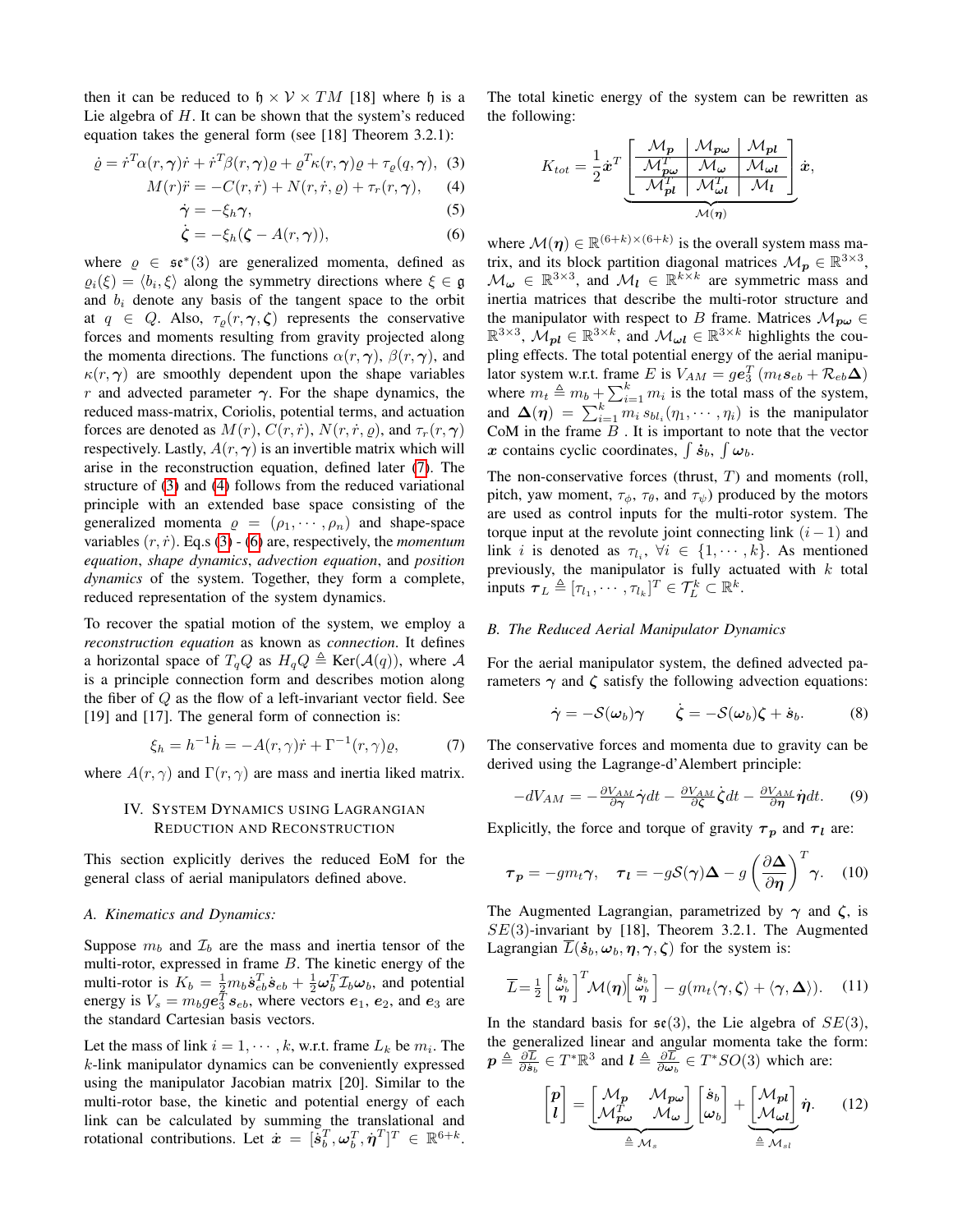The aerial manipulator system's connection (which reconstructs the AM's motion from the momentum equations) is simply:

<span id="page-3-1"></span>
$$
\begin{bmatrix} \dot{s}_b \\ \omega_b \end{bmatrix} = \mathcal{M}_s^{-1} \left( \begin{bmatrix} p \\ l \end{bmatrix} - \mathcal{M}_{sl} \dot{\eta} \right). \tag{13}
$$

Following the work in [21], the non-conservative forces and moments can be projected along the acting momentum directions. Since the symmetry directions are a simple basis of  $\mathfrak{se}(3)$ , the momentum equation including conservative forces  $-dV_{AM}$  and non-conservative forces and moments becomes:

$$
\dot{p} = p \times \omega_b + \tau_p + Te_3,\n\dot{l} = p \times \dot{s}_b + l \times \omega_b + \tau_l + [\tau_\phi \quad \tau_\theta \quad \tau_\psi]^T.
$$
\n(14)

Further, the shape dynamics of the manipulator is derived based on the Euler-Lagrange equation:

<span id="page-3-2"></span>
$$
\ddot{\boldsymbol{\eta}} = \mathcal{X} \left( -\mathcal{C}(\boldsymbol{x}, \dot{\boldsymbol{x}}) \dot{\boldsymbol{x}} - \boldsymbol{D}(\boldsymbol{x}) + \left[ \boldsymbol{0}_{1 \times 2} T \boldsymbol{\tau}_{\phi} \boldsymbol{\tau}_{\theta} \boldsymbol{\tau}_{\psi} \boldsymbol{\tau}_{L}^{T} \right]^{T} \right), \quad (15)
$$

where matrix  $\mathcal{X} \triangleq [\mathbf{0}_{k\times6} I_{k\times k}] \mathcal{M}^{-1}(\eta)$ , and  $\mathcal{C}(\mathbf{x}, \dot{\mathbf{x}})$  is the Coriolis matrix of the shape variable which can be calculated as the following [20]:

$$
\mathcal{C}_{(p,j)} = \sum_{i=1}^{12+2k} \frac{1}{2} \left( \frac{\partial \mathcal{M}_{(p,j)}}{\partial x_i} + \frac{\partial \mathcal{M}_{(p,i)}}{\partial x_j} - \frac{\partial \mathcal{M}_{(i,j)}}{\partial x_p} \right), \tag{16}
$$

and  $D(x)$  is the potential term where  $D(x) = \frac{\partial V_{AM}}{\partial x}$ .

# *C. Control Affine Form of the AM's reduced dynamics*

We choose the following state parametrization for the reduced dynamical equations:

$$
\mathbf{q} \triangleq [\mathbf{p}^T, \mathbf{l}^T, \phi, \theta, \psi, \boldsymbol{\eta}^T, \dot{\boldsymbol{\eta}}^T]^T \in \mathbb{R}^{9+2k},
$$

where Euler angles are used, instead of the advected parameter  $\gamma$ , to parametrize multi-rotor orientation. With q, the reduced AM dynamics take the control affine form:

$$
\dot{\mathbf{q}} = \mathbf{f}(\mathbf{q}) + \mathcal{G}(\mathbf{q})\mathbf{u},\tag{17}
$$

$$
\mathbf{u} = [\tau_{l_1}, \cdots, \tau_{l_k}, T, \tau_{\phi}, \tau_{\theta}, \tau_{\psi}]^T \in \mathcal{U} \subset \mathbb{R}^{4+k}, \qquad (18)
$$

where  $U$  is the space of all control inputs. Further, the drift term and input vector fields are

$$
\mathbf{f}(\mathbf{q}) = \begin{bmatrix} p \times \omega_b - m_t g \gamma \\ p \times \dot{\mathbf{s}}_b + l \times \omega_b - g \mathcal{S}(\gamma) \Delta - g \left( \frac{\partial \Delta}{\partial \eta} \right)^T \gamma \\ \Xi^{-1}(\boldsymbol{\xi}) \omega_b(p, l, \eta, \dot{\eta}) \\ \dot{\eta} \\ \chi \left( - \mathcal{C}(\mathbf{x}, \dot{\mathbf{x}}) \dot{\mathbf{x}} - \mathbf{D}(\mathbf{x}) \right) \\ 0_{3 \times k} & \mathbf{e}_3 \\ 0_{3 \times k} & 0_{3 \times 1} & I_{3 \times 3} \\ 0_{3 \times k} & 0_{3 \times 1} & 0_{3 \times 3} \\ 0_{2 \times k} & 0_{2 \times 1} & 0_{2 \times 3} \\ \chi \begin{bmatrix} 0_{6 \times k} \\ 0_{6 \times k} \\ I_{k \times k} \end{bmatrix} & \chi \begin{bmatrix} 0_{2 \times 1} \\ 0_{2 \times 1} \\ 0_{(3+2k) \times 1} \end{bmatrix} & \chi \begin{bmatrix} 0_{2 \times 3} \\ 0_{2 \times 3} \\ 0_{2 \times 3} \\ 0_{2 \times 3} \end{bmatrix}.
$$

It is important to note, states  $\omega_b$  and  $\dot{s}_b$  can be expressed in terms of q using the connection [\(13\)](#page-3-1).

#### V. DIFFERENTIAL FLATNESS

<span id="page-3-0"></span>Flatness, first defined by Fliess et al. [6] and originating from differential algebra, transforms systems as a differential field generated by a set of states and inputs. A flat system has well characterized nonlinear structures which can be exploited in designing control algorithms for planning, trajectory generation, and stabilization [22]. We here adopted the Lie-Bäcklund framework to approach to flatness and system equivalence. Consider two systems  $(A, X)$  and  $(B, Y)$  and a smooth mapping  $\Phi : \mathcal{A} \to \mathcal{B}$ . The pair  $(\mathcal{A}, X)$  is a system of differential equation where A is an open set of  $\mathbb{R}^n$  and  $X$  is a smooth vector field on  $A$ .

Definition. *(Equivalent System) [22] Systems (*A*,* X*) and*  $(\mathcal{B}, Y)$  are equivalent at  $(a, b) \in \mathcal{A} \times \mathcal{B}$  if there exist a smooth *mapping* Φ *from a neighborhood of* a *to a neighborhood of*  $b = \Phi(a)$  *which is an endogenous transformation at*  $(a, b)$ *.* 

An endogenous transformation is an invertible transformation that "exchanges" the trajectory between two systems. See [22] for the rigorous definition. This leads to the formal definition of differential flatness:

Definition. *(Differentially Flat System) The control system* (A, X) *is differentially flat around* a *if and only if it is equivalent to a trivial system in a neighborhood of* a*.*

The *trivial system* referred to in the above definition is the system  $(\mathbb{R}_{a}^{\infty}, X_{a})$  with coordinates  $(\mathbf{y}, \dot{\mathbf{y}}, \ddot{\mathbf{y}}, \ldots)$  and vector field  $X_a(y, y, y, ...)$  =  $(y, y, y, ...)$ . Casually speaking, the trivial system composes of chain of integrators. Further, the set  $y = \{y_i \text{ s.t. } j = 1, \dots, a\}$  is called a *flat output* of A. This is equivalent to the more familiarizing yet informal definition. Given the nonlinear system

$$
\dot{\boldsymbol{x}} = f(\boldsymbol{x}(t), \boldsymbol{u}(t)); \ \boldsymbol{x} \in \mathbb{R}^n, \boldsymbol{u} \in \mathbb{R}^m,
$$
 (19)

<span id="page-3-3"></span>where x are the n states and u are the m inputs,  $y \in \mathbb{R}^m$ is said to be a *flat output* if:

- $y_i = g_i(\boldsymbol{x}, \boldsymbol{u}, \dot{\boldsymbol{u}}, \dots, \boldsymbol{u}^{(j_i)}), \; j_i \in \mathbb{N}, i = 1, 2, \dots, m.$
- $x_i = h_i(\mathbf{y}, \dot{\mathbf{y}}, \dots, \mathbf{y}^{(k_i)}), \; k_i \in \mathbb{N}, i = 1, 2, \dots, n,$  $u_i = \tilde{h}_i(\boldsymbol{y}, \dot{\boldsymbol{y}}, \dots, \boldsymbol{y}^{(l_i)}), \; l_i \in \mathbb{N}, i = 1, 2, \dots, m.$
- All components of  $y$  are differentially independent, i.e. y satisfies no differential equation  $\Phi(\mathbf{y}, \dot{\mathbf{y}}, \dots, \mathbf{y}^{(k)}) =$ 0,  $k \in \mathbb{N}$ .

## *A. Main Theorem and Proof*

Theorem 1.  $\bm{\sigma} = [(\mathcal{R}_{eb}\bm{p})^T, \psi, \bm{\eta}^T]^T = [\sigma_1, \cdots, \sigma_{4+k}]^T \in$ R 4+k *is set of differentially flat outputs for the defined class of aerial manipulators except at singularities which are*  $\phi, \theta = \frac{\kappa \pi}{2}, \forall \kappa \in \mathbb{Z}$  *and*  $T = 0$ *.* 

*Proof.* For ease of notation, we define  $\mathcal{R}_{eb}p \triangleq p_e$ . Physically speaking, the flat outputs consists of  $p_e$ , the linear momentum of the CoM in E frame,  $\psi$ , yaw position angle, and  $\eta$ , relative joint angles. We will state without proving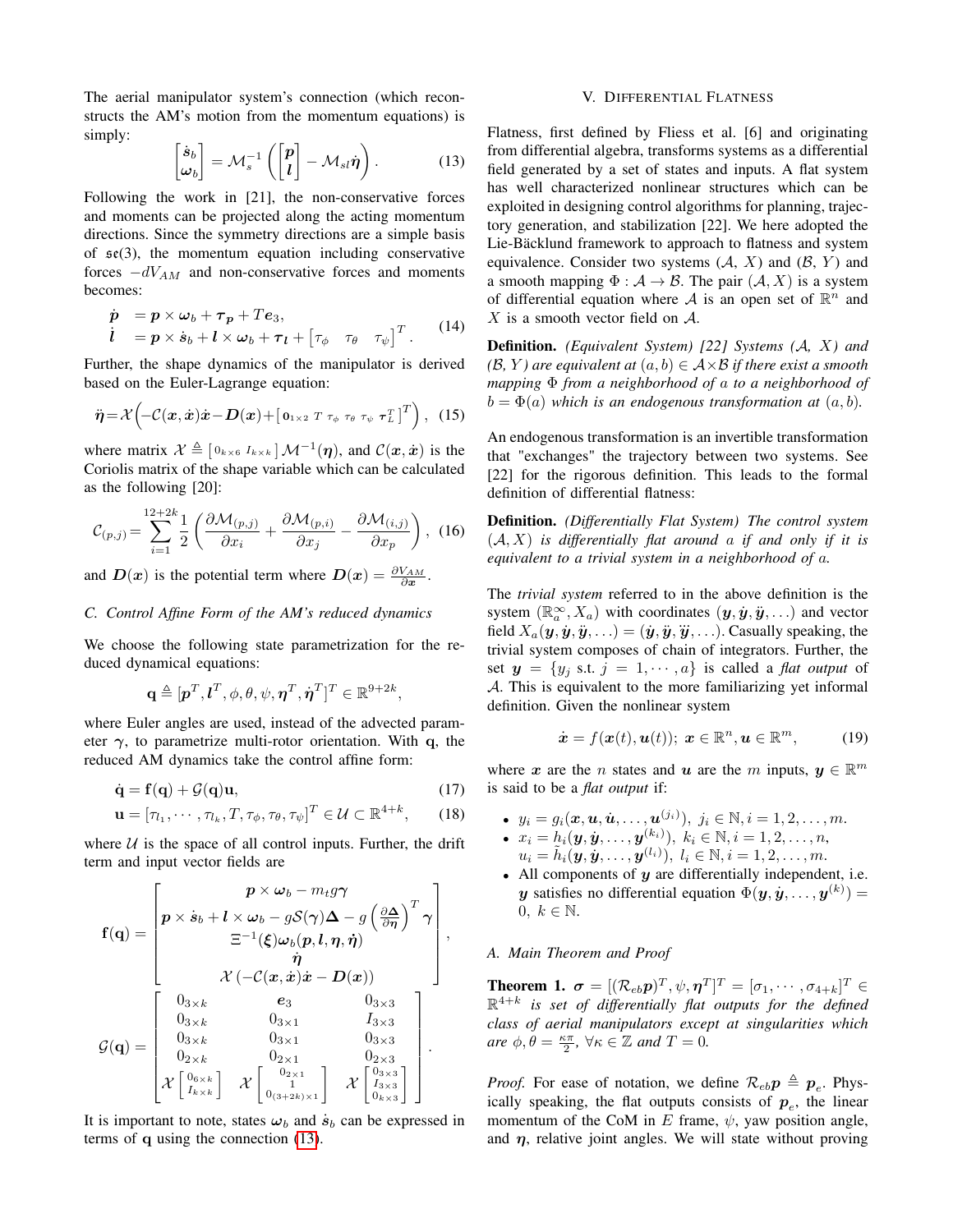that these outputs are differentially independent except at singularity points addressed at the end of this section.

Starting with extracting the only external force, thrust  $T$ , we can differentiate  $p_e$  that unfolds the following relationship:

<span id="page-4-0"></span>
$$
\frac{d}{dt}\boldsymbol{p}_e = \mathcal{R}_{eb} (\dot{\boldsymbol{p}} - \boldsymbol{p} \times \boldsymbol{\omega}_b) = -m_t g \boldsymbol{e}_3 + \mathcal{R}_{eb} \boldsymbol{e}_3 T. \tag{20}
$$

Algebraically, we can use [\(20\)](#page-4-0) to extract the forces and orientation (represented using Euler angles):

$$
T(\dot{\boldsymbol{p}}_e) = ||\dot{\boldsymbol{p}}_e + m_t g \boldsymbol{e}_3||_2, \tag{21}
$$

<span id="page-4-2"></span>
$$
\phi(\dot{\mathbf{p}}_e, \psi) = \sin^{-1}\left(\frac{\mathbf{e}_1^T \dot{\mathbf{p}}_e \sin(\psi) - \mathbf{e}_2^T \dot{\mathbf{p}}_e \cos \psi}{T}\right), \quad (22)
$$

<span id="page-4-3"></span>
$$
\theta(\dot{\mathbf{p}}_e, \psi) = \tan^{-1} \left( \frac{\boldsymbol{e}_1^T \dot{\mathbf{p}}_e \cos(\psi) + \boldsymbol{e}_2^T \dot{\mathbf{p}}_e \sin \psi}{\boldsymbol{e}_3^T \dot{\mathbf{p}}_e + m_t g} \right). \tag{23}
$$

Therefore,  $\mathcal{R}_{eb}(\boldsymbol{\xi}) = \mathcal{R}_{eb}(\boldsymbol{\dot{p}}_e, \psi)$ .

Using the roll-pitch-yaw dynamics [\(1\)](#page-1-3), the body rates can be computed as  $\omega_b = \Xi(\xi)\xi = \omega_b(p_e, \ddot{p}_e, \psi, \dot{\psi})$ . We can also recover the body frame general linear momenta  $p$  as a function as the flat outputs and their derivatives once  $\mathcal{R}_{eb}$  is known,  $p(\boldsymbol{p}_e, \dot{\boldsymbol{p}}_e, \psi) = \mathcal{R}_{eb}^T \boldsymbol{p}_e$ . Using the connection [\(13\)](#page-3-1), we can obtain the multi-rotor linear velocity in frame  $B$ :

$$
\dot{\boldsymbol{s}}_{b}\left(\boldsymbol{p}_{e},\dot{\boldsymbol{p}}_{e},\ddot{\boldsymbol{p}}_{e},\psi,\dot{\psi},\boldsymbol{\eta},\dot{\boldsymbol{\eta}}\right)=\frac{1}{m_{t}}\left(\boldsymbol{p}-\mathcal{M}_{\boldsymbol{p}\boldsymbol{\omega}}\boldsymbol{\omega}_{b}-\mathcal{M}_{\boldsymbol{pl}}\dot{\boldsymbol{\eta}}\right).
$$

From the definition of generalized linear momentum [\(12\)](#page-2-5), the overall CoM angular momenta,  $l$ , and its derivative,  $\hat{l}$ , are also functions of the flat outputs and their time derivatives:

$$
l(p_e, \dot{p}_e, \ddot{p}_e, \psi, \dot{\psi}, \eta, \dot{\eta}) = \mathcal{M}_{\boldsymbol{p}\boldsymbol{\omega}}^T \dot{s}_b + \mathcal{M}_{\boldsymbol{\omega}} \boldsymbol{\omega}_b + \mathcal{M}_{\boldsymbol{\omega}} \boldsymbol{\eta}.
$$

Compactly,  $\dot{\bm{l}} = \dot{\bm{l}}(\bm{p}_e, \dot{\bm{p}}_e, \ddot{\bm{p}}_e, \ddot{\bm{p}}_e, \psi, \dot{\psi}, \ddot{\psi}, \eta, \dot{\eta}, \ddot{\eta})$ . Lastly, we have 3 equations and 3 unknowns to algebraically solve for the roll-pitch-yaw torque  $\tau_{\phi}$ ,  $\tau_{\theta}$  and  $\tau_{\psi}$ :

<span id="page-4-4"></span>
$$
\begin{bmatrix} \tau_{\phi} \\ \tau_{\theta} \\ \tau_{\psi} \end{bmatrix} \begin{pmatrix} p_e, \dot{p}_e, \ddot{p}_e, \\ \ddot{p}_e, \psi, \dot{\psi}, \\ \ddot{\psi}, \eta, \dot{\eta}, \ddot{\eta} \end{pmatrix} = \dot{\boldsymbol{l}} - \boldsymbol{l} \times \omega_b - \tau_{\boldsymbol{l}} - \boldsymbol{p} \times \dot{\boldsymbol{s}}_b. \tag{24}
$$

The torque input for the manipulator can be calculated by substituting the respective variables into [\(15\)](#page-3-2):

<span id="page-4-5"></span>
$$
\boldsymbol{\tau}_L = \left[\begin{smallmatrix} 0_{k\times 6} & I_{k\times k} \end{smallmatrix}\right] \left(\mathcal{M}(\boldsymbol{\eta})\ddot{\boldsymbol{x}} + \mathcal{C}(\boldsymbol{x},\dot{\boldsymbol{x}})\dot{\boldsymbol{x}} + \boldsymbol{D}(\boldsymbol{x})\right), \quad (25)
$$

where  $\ddot{x} = \begin{bmatrix} \ddot{s}_b^T & \dot{\omega}_b^T & \ddot{\eta} \end{bmatrix}^T$ . By differentiation,  $\ddot{s}_b$  and  $\ddot{\omega}_b$ are also functions of the flat outputs and their derivatives up to  $\dddot{p}_e$ ,  $\ddot{\psi}$ , and  $\ddot{\eta}$ . As a result, one can show that  $\tau_L =$  $\tau_L(p_e, \dot{p}_e, \ddot{p}_e, \ddot{p}_e, \dot{p}_i, \psi, \dot{\psi}, \dot{\psi}, \eta, \dot{\eta}, \ddot{\eta})$ . Therefore, all states q and inputs  $u$  are algebraic functions of the flat outputs  $\sigma$ and their time derivatives. П

The only singularities arising in the proof are when the system at free fall, i.e.  $e_3^T \dot{p}_e + m_t g = 0$ , or equivalently  $T \cos \phi \cos \theta = 0$ . Therefore, we confine the domain of the attitude angles to avoid singularity, i.e.  $\phi \in (-\frac{\pi}{2}, \frac{\pi}{2})$ ,  $\theta \in (-\frac{\pi}{2}, \frac{\pi}{2})$ , and thrust to be strictly positive,  $T > 0$ .

#### *B. Equivalence to trivial system:*

 $\mathbf{f}_{de}$ 

Similar to the multi-rotor case, with a second order dynamic extension of the total thrust, we can obtain a valid relative degree using the flat output as the desired output [23]. We extend the state variable to include the thrust dynamics:  $\mathbf{q}_{de} \triangleq \left[\mathbf{q}^T, T, \dot{T}\right]^T$ . Consequently, the control inputs become  $\mathbf{u}_{de} = \begin{bmatrix} \tau_L^T, \ddot{T}, \tau_{\phi}, \tau_{\theta}, \tau_{\psi} \end{bmatrix}^T \in \mathcal{U}_{de}$ . We here restate the control-affine form with extended states and inputs.

<span id="page-4-1"></span>
$$
\dot{\mathbf{q}}_{de} = \mathbf{f}_{de}(\mathbf{q}_{de}) + \mathcal{G}_{de}(\mathbf{q}_{de})\mathbf{u}_{de}, \qquad (26)
$$
\n
$$
= \left[\mathbf{f}(\mathbf{q}) + \begin{bmatrix} e_3T \\ 0_{8\times 1} \\ T \\ \lambda \begin{bmatrix} 0_{2\times 1} \\ 0 \\ 0_{(3+2k)\times 1} \end{bmatrix} \end{bmatrix}\right], \mathcal{G}_{de} = \left[\begin{matrix} \mathcal{G}(\mathbf{q})_{2\times (k+4)} \\ \mathcal{G}(\mathbf{q})_{(2:11,:)} \\ \lambda \begin{bmatrix} 0_{3\times k} & 0_{3\times 1} & 0_{3\times 3} \\ 0_{3\times k} & 0_{3\times 1} & 1_{3\times 3} \\ \lambda \begin{bmatrix} 0_{3\times k} & 0_{3\times 1} & 0_{3\times 3} \\ 0_{1\times k} & 0_{k\times 1} & 0_{k\times 3} \end{bmatrix} \end{matrix}\right].
$$

Since the original inputs u are functions of the flat output up to their  $3^{rd}$  time derivatives, we propose an auxiliary control input  $\mathbf{v} = \left[ (p_e^T)^{(3)} \psi^{(2)} (p^T)^{(2)} \right]^T$ , where the <sup>(·)</sup> denotes the number of time differentiation, which can expressed as the following:

$$
\mathbf{v} = \mathbf{f}_v(\boldsymbol{\sigma}, \dot{\boldsymbol{\sigma}}, \ddot{\boldsymbol{\sigma}}, T, \dot{T}) + \mathcal{G}_v(\boldsymbol{\sigma}, \dot{\boldsymbol{\sigma}}, \ddot{\boldsymbol{\sigma}}, T, \dot{T}) \mathbf{u}_{\mathbf{de}},\qquad(27)
$$

where  $f_v \in \mathbb{R}^{4+k}$  and  $\mathcal{G}_v \in \mathbb{R}^{(4+k)\times(4+k)}$  are the drift vector field and actuation matrix, respectively. Using the extended dynamics [\(26\)](#page-4-1) and connection [\(12\)](#page-2-5), one can show  $f_v$  and  $G_v$ can be expressed as a function of  $q_{de}$  by differentiating the flat outputs until the control inputs surfaces.

By the system equivalence argument, one can obtain the following Brunovsky's canonical description of [\(17\)](#page-3-3):

<span id="page-4-6"></span>
$$
\frac{d}{dt} \begin{bmatrix} \mathbf{P}_e \\ \dot{\mathbf{p}} \\ \dot{\mathbf{p}} \\ \dot{\mathbf{p}} \\ \dot{\mathbf{p}} \\ \dot{\mathbf{p}}_e \end{bmatrix} = \underbrace{\begin{bmatrix} 0_{(7+k)\times(4+k)} & I_{(7+k)\times(7+k)} \\ 0_{(4+k)\times(4+k)} & 0_{(4+k)\times(7+k)} \end{bmatrix}}_{\mathcal{F}_B} \begin{bmatrix} \mathbf{P}_e \\ \mathbf{p} \\ \dot{\mathbf{p}}_e \\ \dot{\mathbf{p}} \\ \dot{\mathbf{p}}_e \end{bmatrix} + \underbrace{\begin{bmatrix} 0_{(7+k)\times(4+k)} \\ I_{(4+k)\times(4+k)} \end{bmatrix}}_{\mathcal{G}_B} \mathbf{v}. \tag{28}
$$

## *C. Results Discussion*

Our general class of aerial manipulators are strongly and nonlinearly *accessible* and *controllable* because of flatness [6]. The flatness proof is rather algebraic, which leads to efficient implementations, but masks its geometric significance. One can observe similarities between the AMs analyzes in this paper and a the well known proof of multi-rotor flatness [7]. Our method of determining the rotation matrix  $\mathcal{R}_{eb}$  is identical to the multi-rotor case, but uses an Euler representation of  $SO(3)$  representation. Inverting the yaw rotation by  $\psi$ , the directional vector parallel to gravity in body frame gives us the roll and pitch angle as shown in [\(22\)](#page-4-2) and [\(23\)](#page-4-3). A key difference arises in our use of the reconstruction equation [\(13\)](#page-3-1), which models the coupling between the arm dynamics and multi-rotor base dynamics in symbolically compact way.

The dynamic extension is non-conventional, but practically motivated. It can be realize by considering a standard DC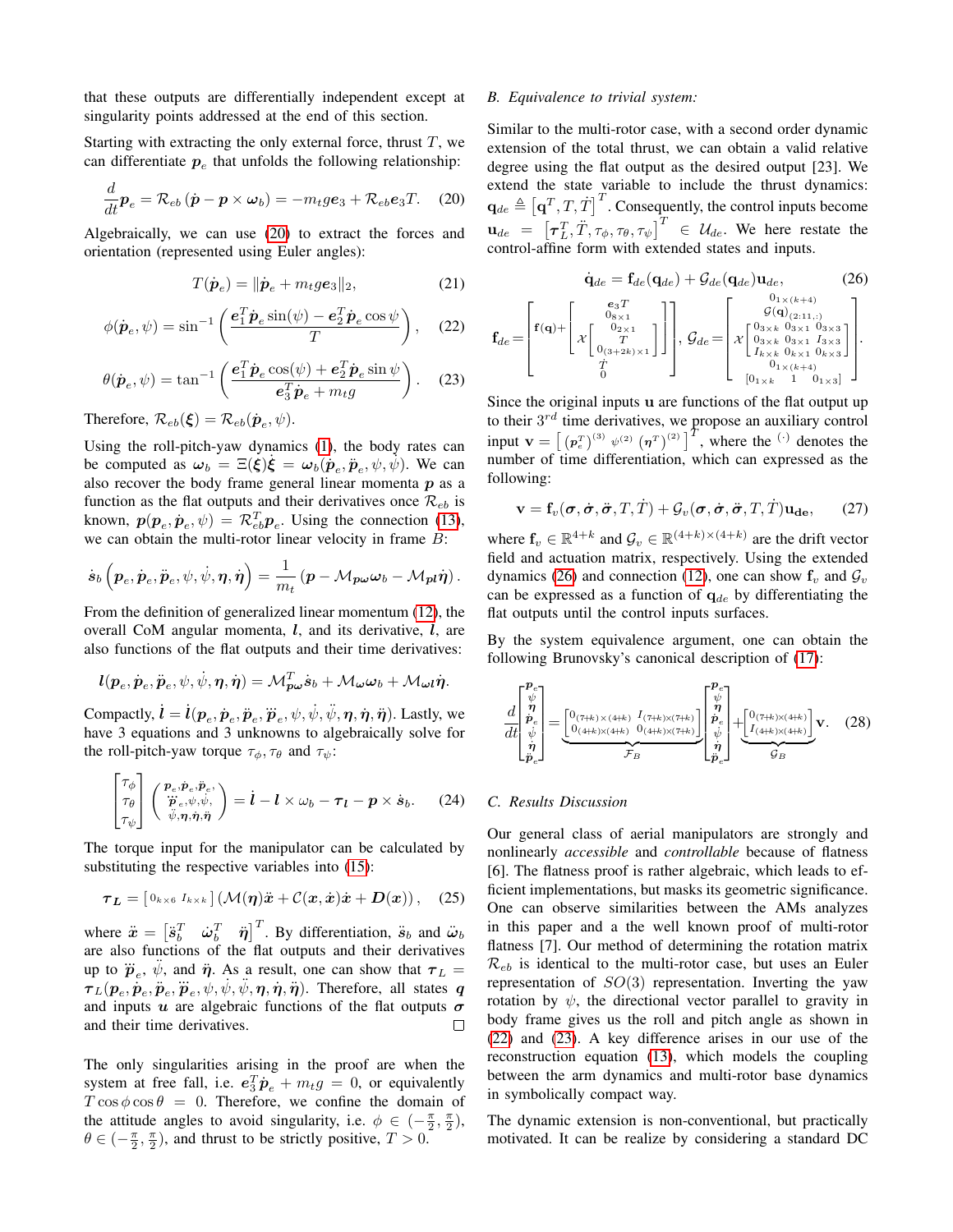<span id="page-5-1"></span>

(a) Desired Output Tracking Performance and Min-Norm control inputs using CLF-QP controller from Simulation. Q is a 15 by 15 identity matrix to maximize radius of attraction. An initial condition disturbance of is introduced to demonstrate robustness. Linear momentum  $\sigma_1$ ,  $\sigma_2$ , and  $\sigma_3$  are in  $kg \cdot m/s$  and angles  $\psi$ ,  $\eta_1$ , and  $\eta_2$  are in rad. ((b)) CLF-QP and theoretical control input are compared where the theoretical ones are obtained from flatness derivation: [\(24\)](#page-4-4), [\(25\)](#page-4-5), extend thrust using given desired trajectory. Torque inputs  $\tau_{l_1}$ ,  $\tau_{l_2}$ ,  $\tau_{\phi}$ ,  $\tau_{\theta}$ , and  $\tau_{\psi}$  are in  $N \cdot m$ , and  $\ddot{T}$  has the unit of  $N/s^2$ . ((c)) Visualization of aerial manipulator follows a desired path and stabilizes while the arm is manipulating.

Fig. 2: Simulation result of an aerial manipulator with a 2-link manipulator.

motor model. Let  $\Omega_j$  be the RPM of the  $j^{th}$  motor. The thrust and resistive torque generated by the  $j<sup>th</sup>$  motor can be modeled as  $c_T \Omega_j^2$  and  $\pm c_Q \Omega_j^2$ , respectively, where  $c_T$  and  $c_Q$ are coefficients that depends on rotor geometry. Further, the rotor acceleration per minute,  $\dot{\Omega}_j$ , is proportional to the motor axial torque as well as the armature current as  $i(t) = \frac{\dot{\Omega}_j}{K_{m_j}}$ . Using a standard RLC circuit model, we can express  $\ddot{T}_j$  as:

$$
\ddot{T}_j = 2c_T \frac{i^2(t)}{K_{m_j}^2} + \frac{2c_T}{K_{m_j}L_j} \Omega_j (U_j - K_{\mathcal{V}_j} \Omega_j - R_j i(t)),
$$

where  $U_j$ ,  $R_j$ ,  $L_j$ ,  $K_{m_j}$  and  $K_{\mathcal{V}_j}$  are the voltage, internal resistance, inductance, torque constant, and back-emf constant of brushless motor j, respectively. Thus,  $\ddot{T}$  can be modulated by regulating the electrical power feed to the motors.

#### <span id="page-5-0"></span>VI. EXPONENTIALLY TRACKING CONTROLLERS

Like multi-rotors, AMs are underactuated. Further, their CoMs can shift signficantly during arm manipulation. These characteristics offer challenges to the stabilization and trajectory tracking problems of AMs. Suppose we are given a desired trajectory  $\boldsymbol{\sigma}_d(t) = [\boldsymbol{p}_{e,d}^T(t), \psi_d(t), \boldsymbol{\eta}_d^T(t)]^T$ , as a function of time. We assume the path be at least three times continuously differentiable and dynamically feasible (i.e., desired behavior can be realized within the range of control inputs). We can exploit the Brunovsky's equivalent system, a readily fully controllable normal form, as in [23] and [24]. Hence, we use this dynamic feedback linearized form [\(17\)](#page-3-3) to implement an optimization based controller that guarantees local exponential tracking.

Starting with defining the tracking error between the actual output and the time-dependent desired trajectory:

$$
\mathbf{e}(\mathbf{q}_{de}) \triangleq \begin{bmatrix} \mathbf{p}_e(\mathbf{q}_{ed}) \\ \psi(\mathbf{q}_{ed}) \\ \eta(\mathbf{q}_{ed}) \end{bmatrix} - \begin{bmatrix} \mathbf{p}_{e,d}(t) \\ \psi_d(t) \\ \eta_d(t) \end{bmatrix} = \begin{bmatrix} \mathbf{e}_1(\mathbf{q}_{de}(t)) \\ \mathbf{e}_2(\mathbf{q}_{de}(t)) \end{bmatrix} . \tag{29}
$$

One can easily verify that the output tracking error  $e(q_{de})$ has a vector relative degree  $\mathbf{r} = [3 \ 3 \ 3 \ 2 \ 2 \ \cdots \ 2]$ . Explicitly,

$$
\mathbf{e}^{(\mathbf{r})}(\mathbf{q}_{de}) = \begin{bmatrix} \mathbf{e}_1^{(3)}(\mathbf{q}_{de}) \\ \mathbf{e}_2^{(2)}(\mathbf{q}_{de}) \end{bmatrix} = \mathbf{f}_{\mathbf{v}}(\mathbf{q}_{de}) - \boldsymbol{\sigma}_d^{(\mathbf{r})} + \mathcal{G}_{\mathbf{v}} \mathbf{u}_{de}. \tag{30}
$$

The rank of the decoupling matrix  $G_v$  is verified symbolically, indicating that matrix  $\mathcal{G}_{v}$  is invertible except at the defined singularities. We leverage the well-established CLF-QP formulation [15],[25],[26] to drive the error,  $e(q_{de})$ , to zero exponentially. Let  $\mathbf{h}(\mathbf{q_{de}}, \mathbf{t}) = \begin{bmatrix} \mathbf{e}_1^T & \mathbf{e}_2^T & \dot{\mathbf{e}}_1^T & \dot{\mathbf{e}}_2^T & \ddot{\mathbf{e}}_1^T \end{bmatrix}^T$ ,  $h = \mathcal{F}_B h + \mathcal{G}_B v$  where  $\mathcal{F}_B$ ,  $\mathcal{G}_B$ , and v are stated in [\(28\)](#page-4-6). We construct the CLF,  $V(\mathbf{h})$ , using the solution  $P = P^T \succ 0$  of the Continuous-Time Algebraic Riccati Equation (CARE):

$$
V(\mathbf{h}) = \mathbf{h}^T \mathcal{P} \mathbf{h}, \ \ \mathcal{F}_B^T \mathcal{P} + \mathcal{P}^T \mathcal{F}_B - \mathcal{P} \mathcal{G}_B \mathcal{G}_B^T \mathcal{P} = -\mathcal{Q}, \ (31)
$$

where  $Q = Q^T \succ 0$ . Inspired by [25], we propose the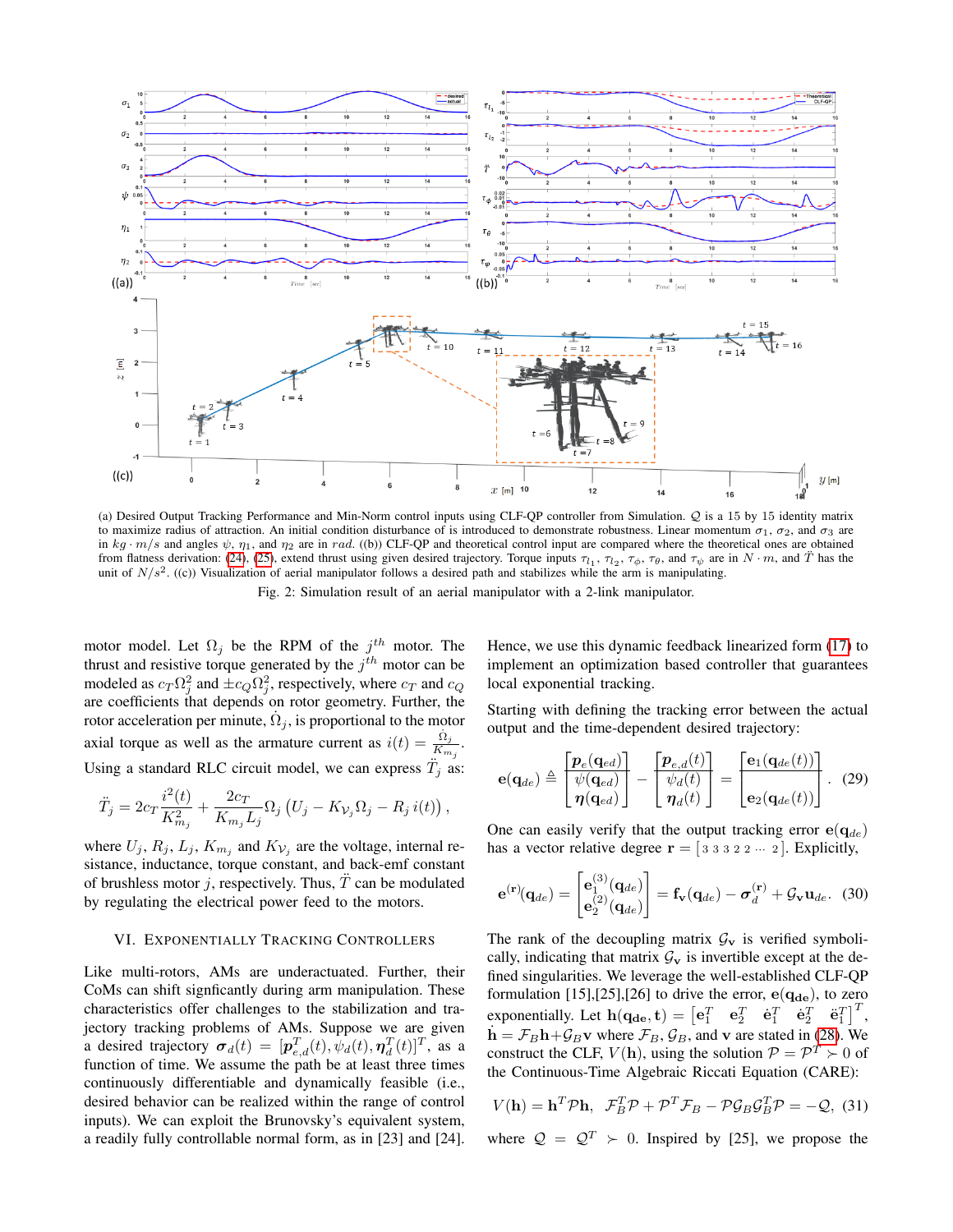following task space QP controller:

$$
\mathbf{u}_{de}^{*} = \underset{\mathbf{u}_{de} \in U_{de}(\mathbf{q}_{de})}{\arg \min} ||\mathcal{G}_{v}(\mathbf{q}_{de})\mathbf{u}_{de} + \mathbf{f}_{v}(\mathbf{q}_{de})||^{2},
$$
  
s.t.  $L_{\mathcal{F}_{B}}V(\mathbf{q}_{de}, t) + L_{\mathcal{G}_{B}}V(\mathbf{q}_{de}, t)(\mathcal{G}_{de}(\mathbf{q}_{de})\mathbf{u}_{de} + \mathbf{f}_{v}(\mathbf{q}_{de}))$ 
$$
- L_{\mathcal{G}_{B}}V(\mathbf{q}_{de}, t)\boldsymbol{\sigma}_{d}^{(r)} \leq -\frac{\lambda_{min}(\mathcal{Q})}{\lambda_{max}(\mathcal{P})}V(\mathbf{q}_{de}, t),
$$
(32)

where  $L_{\mathcal{F}_B}V$  and  $L_{\mathcal{G}_B}V$  are the following

$$
\dot{V}(\mathbf{h}) = \underbrace{\mathbf{h}^T (\mathcal{F}_B^T \mathcal{P} + \mathcal{P} \mathcal{F}_B) \mathbf{h}}_{L_{\mathcal{F}_B} V} + \underbrace{2 \mathbf{h}^T \mathcal{P} \mathcal{G}_B}_{L_{\mathcal{G}_B} V} \mathbf{v} < 0, \quad \forall \mathbf{h},
$$

One key advantage of the exponentially stabilizing CLF-QP controller [\(32\)](#page-6-1) is its ability to incorporate nonholonomic constraints. E.g., it can include a friction cone constraint to model the contact between the arm's end-effector and a surface, or the act of AM perching. On the other hand, if input constraints are not incorporated in the trajectory planning process, they can be added into the QP formulation at the cost of a lower exponential convergence rate.

#### VII. SIMULATION RESULT

<span id="page-6-0"></span>We verify the tracking performance of the proposed control strategy in simulation. The desired trajectory is designed to highlight the effects of CoM shift: it consists of two piecewise continuous and differentiable segments. The first segment highlights the multi-rotor's ability to follow a specified path under the controller. The manipulator deploys during the second path segment, thereby testing the system's ability to track the desired path with rapid change in overall CoM. In the simulation, an aerial manipulator with 2-link arm is modeled with the base vehicle mass being  $2.7 kg$ , and the manipulator masses of the first and second path segments is  $0.5$  kg and  $1.0$  kg, respectively, which mimics the delivery of a payload. The first and second link manipulator lengths are set to be  $0.25 m$  and  $0.2 m$ . Moreover, the 2-link manipulator forms a planar manipulator with  $\mathcal{R}_{L_2} = \mathcal{R}_{L_1} = I_{3 \times 3}$ , i.e. the appended arm is restricted to manipulate in  $\hat{x}_b - \hat{z}_b$ plane. The control frequency is set to be 1 kHz, and a zeroorder-hold (ZOH) is used between each controller update. In Fig.  $2((a))$ , the controller provides promising tracking performance despite an initial disturbance. A comparison of control effort between the QP-based controller and flatness generated control action is given in Fig.  $2((b))$ . By deviating from the theoretical flatness control action as needed, the CLF-QP controller can reject initial state error and exponentially track the desired trajectory.

#### VIII. CONCLUSION

In summary, the EoM of a general class of broken symmetry aerial manipulators is derived using Lagrangian Reduction with advected parameters. Inspired by the dynamical coupling in the reduced equations, we theorize and prove that the outputs consisting of  $p_e$ , overall CoM linear momentum,  $\psi$ , yaw position angles, and  $\eta$ , manipulator relative joint angles, are differentially flat. The flat output parameterization of the control inputs necessitated a second-order dynamic extension of thrust input to allow a valid vector relative degree and dynamic feedback linearization. Using this extension, we introduced a CLF-QP-based exponentially stabilizing controller that guarantees local exponential tracking of the desired flat outputs.

<span id="page-6-1"></span>In future work, we plan to demonstrate the controller's performance on a hardware system, integrated with flatnessbased trajectory planning algorithms. Moreover, we seek to include the contact constraints that arise in perchinglike behavior and physical contact and design analogous controllers that can accommodate such constraints.

## **REFERENCES**

- [1] X. Ding, P. Guo, K. Xu, and Y. Yu, "A review of aerial manipulation of small-scale rotorcraft unmanned robotic systems," *Chinese Journal of Aeronautics*, vol. 32, no. 1, pp. 200–214, 2019.
- [2] H. Sayyaadi and A. Soltani, "Modeling and control for cooperative transport of a slung fluid container using quadrotors," *Chinese Journal of Aeronautics*, vol. 31, no. 2, pp. 262–272, 2018.
- [3] S. Hamaza, I. Georgilas, G. Heredia, A. Ollero, and T. Richardson, "Design, modeling, and control of an aerial manipulator for placement and retrieval of sensors in the environment," *Journal of Field Robotics*, vol. 37, no. 7, pp. 1224–1245, 2020.
- [4] A. Jimenez-Cano, G. Heredia, and A. Ollero, "Aerial manipulator with a compliant arm for bridge inspection," in *2017 Intern. Conf. on Unmanned Aircraft Systems*, pp. 1217–1222, 2017.
- [5] H.-N. Nguyen, C. Ha, and D. Lee, "Mechanics, control and internal dynamics of quadrotor tool operation," *Automatica*, vol. 61, pp. 289– 301, 2015.
- [6] M. Fliess, J. Lévine, P. Martin, and P. Rouchon, "Differential flatness and defect: An overview," *Banach Center Pub.s*, vol. 32, 01 1995.
- [7] D. Mellinger and V. Kumar, "Minimum snap trajectory generation and control for quadrotors," in *IEEE Int. Conf. Robotics and Automation*, pp. 2520–2525, 2011.
- [8] S. Formentin and M. Lovera, "Flatness-based control of a quadrotor helicopter via feedforward linearization," in *IEEE Conf. on Decision and Control and European Control Conf.*, pp. 6171–6176, 2011.
- [9] J. Welde and V. Kumar, "Coordinate-free dynamics and differential flatness of a class of 6DOF aerial manipulators," in *2020 IEEE Intern. Conf. on Robotics and Automation*, pp. 4307–4313, 2020.
- [10] J. Welde, J. Paulos, and V. Kumar, "Dynamically feasible task space planning for underactuated aerial manipulators," *IEEE Robotics and Automation Letters*, vol. 6, no. 2, pp. 3232–3239, 2021.
- [11] B. Yüksel, N. Staub, and A. Franchi, "Aerial robots with rigid/elasticjoint arms: Single-joint controllability study and preliminary experiments," in *2016 IEEE/RSJ Intern. Conf. on Intelligent Robots and Systems*, pp. 1667–1672, 2016.
- [12] B. Yüksel, G. Buondonno, and A. Franchi, "Differential flatness and control of protocentric aerial manipulators with any number of arms and mixed rigid-/elastic-joints," in *2016 IEEE/RSJ Intern. Conf. on Intelligent Robots and Systems*, pp. 561–566, 2016.
- [13] K. Sreenath, T. Lee, and V. Kumar, "Geometric control and differential flatness of a quadrotor UAV with a cable-suspended load," in *52nd IEEE Conf. on Decision and Control*, pp. 2269–2274, 2013.
- [14] S. X. Wei, M. R. Burkhardt, and J. Burdick, "Nonlinear controllability assessment of aerial manipulator systems using lagrangian reduction," in *7th IFAC Workshop on Lagrangian and Hamiltonian Methods for Nonlinear Control*, (Berlin, Germany), pp. 255–260, 2021.
- [15] E. D. Sontag, "A 'universal' construction of artstein's theorem on nonlinear stabilization," *Systems and Control Letters*, vol. 13, no. 2, pp. 117–123, 1989.
- [16] D. D. Holm, J. E. Marsden, and T. S. Ratiu, "The euler-poincaré equations and semidirect products with applications to continuum theories," *Advances in Mathematics*, vol. 137, no. 1, pp. 1–81, 1998.
- [17] J. P. Ostrowski, *The mechanics and control of undulatory robotic locomotion*. PhD thesis, California Inst. of Tech., 1996.
- [18] M. R. Burkhardt, *Dynamic Modeling and Control of Spherical Robots*. PhD thesis, California Inst. of Tech., 2018.